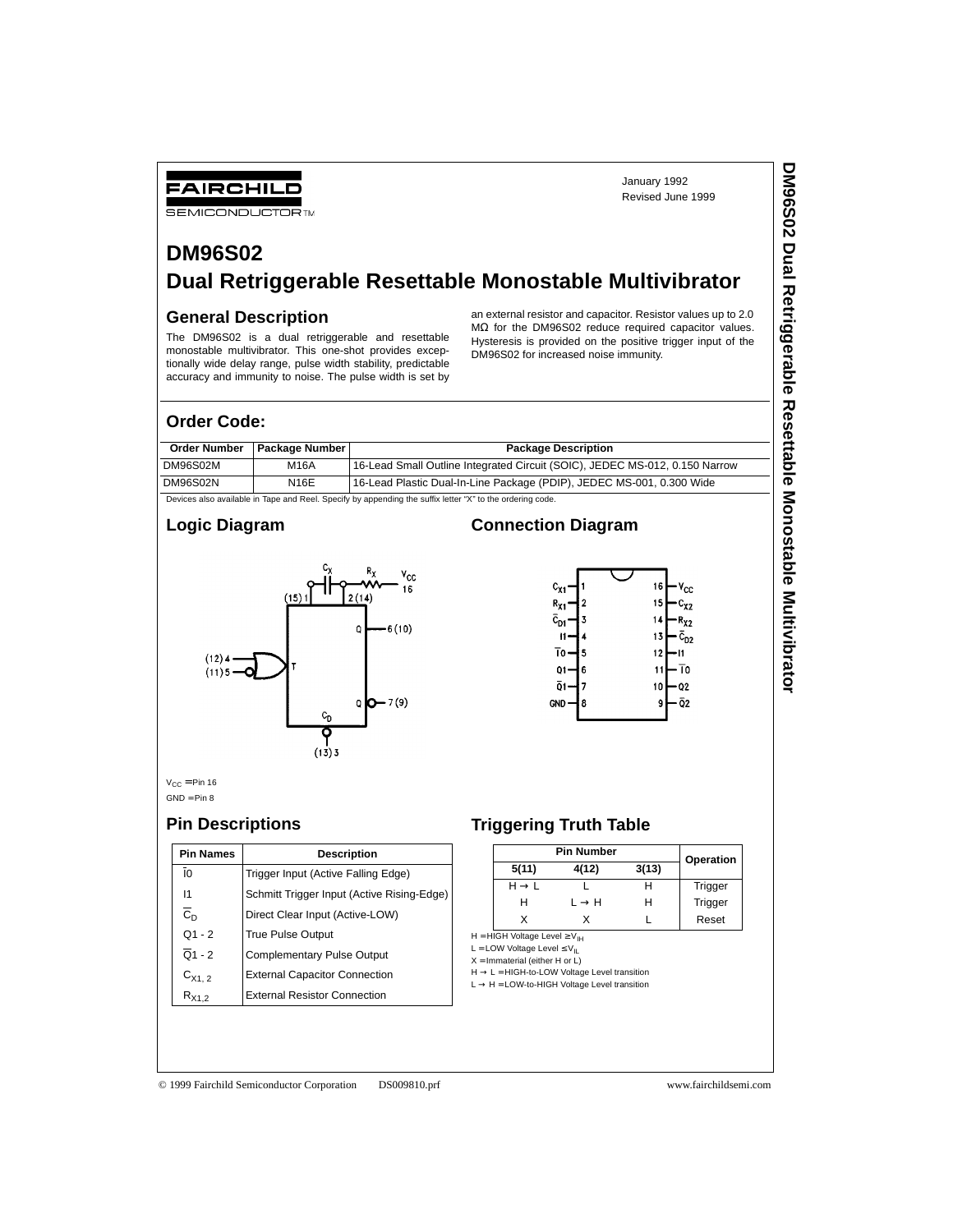#### **Functional Description**

The 96S02 dual retriggerable resettable monostable multivibrator has tow DC coupled trigger inputs per function, one active LOW (I0) and one active HIGH (I1). The I1 input utilizes an internal Schmitt trigger with hysteresis of 0.3V to provide increased noise immunity. The use of active HIGH and LOW inputs allows wither rising or falling edge triggering and optional non-retriggerable operation. The inputs are DC coupled making triggering independent of input transition times. When input conditions for triggering are met the Q output goes HIGH and the external capacitor is rapidly discharged and then allowed to recharge. An input trigger which occurs during the timing cycle will retrigger the circuit and result in Q remaining HIGH. The output pulse may be terminated (Q to the LOW state) at any time by setting the Direct Clear input LOW. Retriggering may be inhibited by tying the  $\overline{Q}$  output to I0 or the  $Q$  output to I1. Differential sensing techniques are used to obtain excellent stability over temperature and power supply variations and a feedback Darlington capacitor discharge circuit minimizes pulse width variation from unit to unit. Schottky TTL output stages provide high switching speeds and output compatibility with all TTL logic families.

#### **Block Diagram**

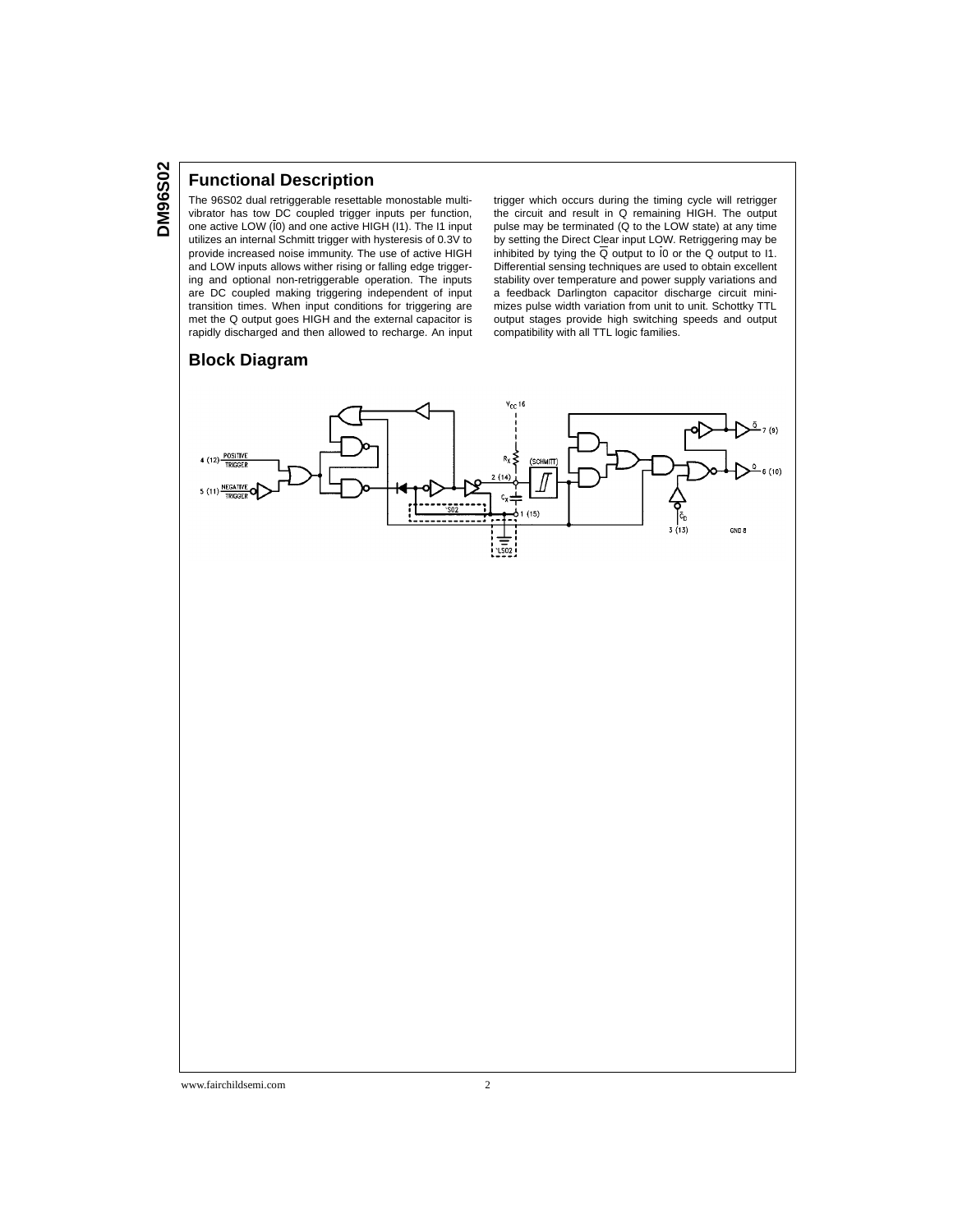#### **Operation Notes**

#### **TIMING**

- 1. An external resistor  $(R_x)$  and an external capacitor  $(C_x)$ are required as shown in the Logic Diagram. The value of R<sub>X</sub> may vary from 1.0 kΩ to 2.0 MΩ (DM96S02).
- 2. The value of  $C_X$  may vary from 0 to any necessary value available. If however, the capacitor has significant leakage relative to  $V_{CC}/R_X$  the timing equations may not represent the pulse width obtained.
- 3. Polarized capacitors may be used directly. The (+) terminal of a polarized capacitor is connected to pin 1(15), the (-) terminal to pin 2(14) and R<sub>X</sub>. Pin 1(15) will remain positive with respect to pin 2(14) during the timing cycle. However, during quiescent (non-triggered) conditions, pin 1(15) may go negative with respect to pin 2(14) depending on values of  $R_X$  and  $V_{CC}$ . for values of  $R_X \ge 10$  kΩ the maximum amount of capacitor reverse polarity, pin 1(15) negative with respect to pin 2(14) is 500 mV. Most tantalum electrolytic capacitors are rated for safe reverse bias operation up to 5% of their working forward voltage rating; therefore, capacitors having a rating of 10 WVdc or higher should be used with the DM96S02 when  $R_X \ge 10$  kΩ.
- 4. The output pulse width t<sub>W</sub> for R<sub>X</sub> ≥ 10 kΩ and C<sub>X</sub> ≥ 1000 pF is determined as follows:  $t_W = 0.55 R_XC_X$

Where R<sub>X</sub> is in kΩ, C<sub>X</sub> is in pF, t is in ns *or* RT<sub>X</sub> is in kΩ, CX is in  $\mu$ F, t is in ms.

- 5. The output pulse width for  $R_X < 10$  kΩ or  $C_X < 1000$  pF should be determined from pulse width versus  $C_X$  or  $R<sub>x</sub>$  graphs.
- 6. To obtain variable pulse width by remote trimming, the following circuit is recommended:



- 7. Under any operating condition,  $C_X$  and  $R_X$  (Min) must be kept as close to the circuit as possible to minimize stray capacitance and reduce noise pickup.
- 8.  $V_{CC}$  and ground wiring should conform to good high frequency standards so that switching transients on V<sub>CC</sub> and ground leads do not cause interaction between one shots. Use of a 0.01  $\mu$ F to 0.1 $\mu$ F bypass capacitor between  $V_{CC}$  and ground located near the circuit is recommended.

#### **TRIGGERING**

- 1. The minimum negative pulse width into I0 is 8.0 ns; the minimum positive pulse width into I1 is 12 ns.
- 2. Input signals to the DM96S02 exhibiting slow or noisy transitions should use the positive trigger input I1 which contains a Schmitt trigger.
- 3. When non-retriggerable operation is required, i.e., when input triggers are to be ignored during quasi-stable state, input latching is used to inhibit retriggering.
- 4. An overriding active LOW level direct clear is provided on each multivibrator. By applying a LOW to the clear, any timing cycle can be terminated or any new cycle inhibited until the LOW reset input is removed. Trigger inputs will not produce spikes in the output when the reset is held LOW. A LOW-to-HIGH transition on  $\overline{C}_D$ will not trigger the DM96S02. If the  $\overline{C}_D$  input goes HIGH coincident with a trigger transition, the circuit will respond to the trigger.





3 www.fairchildsemi.com

**DM96S02 20S96MC**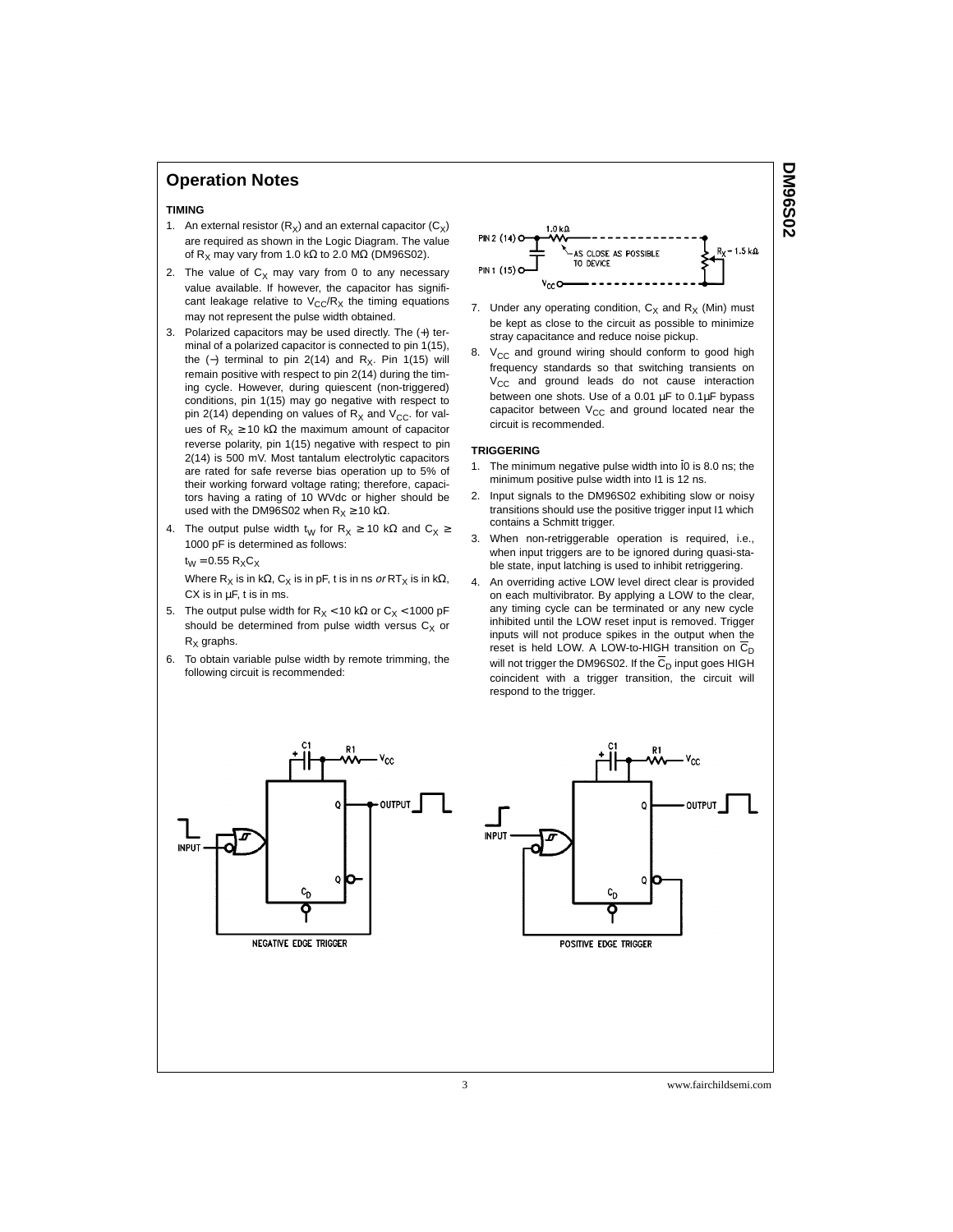**DM96S02 DM96S02**

| Supply Voltage                       | 7V                                  |
|--------------------------------------|-------------------------------------|
| Input Voltage                        | 5.5V                                |
| Operating Free Air Temperature Range | $0^{\circ}$ C to +70 $^{\circ}$ C   |
| Storage Temperature Range            | $-65^{\circ}$ C to $+150^{\circ}$ C |

**Absolute Maximum Ratings**(Note 1) Note 1: The "Absolute Maximum Ratings" are those values beyond which **Absolute Maximum Ratings** are those values beyond which the safety of the device cannot be guaranteed. The device should not be operated at these limits. The parametric values defined in the "Electrical Characteristics" table are not guaranteed at the absolute maximum ratings. The "Recommended Operating Conditions" table will define the conditions for actual device operation.

# **Recommended Operating Conditions**

| Symbol                     | <b>Parameter</b>                 |                        | <b>Conditions</b>            | Min      | <b>Nom</b> | Max  | <b>Units</b>   |
|----------------------------|----------------------------------|------------------------|------------------------------|----------|------------|------|----------------|
| $V_{\rm CC}$               | Supply Voltage                   |                        |                              | 4.75     | 5          | 5.25 | V              |
| $\overline{V_{\text{IH}}}$ | <b>HIGH Level Input Voltage</b>  |                        |                              | 2        |            |      | V              |
| $V_{IL}$                   | <b>LOW Level Input Voltage</b>   |                        |                              |          |            | 0.8  | V              |
| $I_{OH}$                   | <b>HIGH Level Output Current</b> |                        |                              |          |            | $-1$ | m <sub>A</sub> |
| $I_{OL}$                   | <b>LOW Level Output Current</b>  |                        |                              |          |            | 20   | mA             |
| $T_A$                      | Free Air Operating Temperature   |                        |                              | $\Omega$ |            | 70   | °C             |
| $V_{T+}$                   | Positive-Going Threshold         | $V_{CC} = 5.0V$        |                              |          |            | 2.0  | $\vee$         |
|                            | Voltage, $I_0$ , $I_1$           |                        |                              |          |            |      |                |
| $V_{T-}$                   | Negative-Going                   | $V_{\text{CC}} = 5.0V$ |                              | 0.8      |            |      | $\vee$         |
|                            | Threshold Voltage, $I_0$ , $I_1$ |                        |                              |          |            |      |                |
| $V_{CX}$                   | <b>Capacitor Voltage</b>         | $V_{\rm CC} = 4.75V$   | $R_x = 1.0$ kΩ,              | $-0.85$  |            | 3.0  |                |
|                            | Pin 1 (15) Referenced            | to 5.25V               | $R_X \ge 10 \text{ k}\Omega$ | $-0.5$   |            | 3.0  | v              |
|                            | to Pin 2 (14)                    |                        | $R_x > 1.0 M\Omega$          | $-0.4$   |            | 3.0  |                |

#### **DC Electrical Characteristics**

Over recommended operating free air temperature range (unless otherwise noted)

| Symbol       | <b>Parameter</b>                | <b>Conditions</b>                                              | Min   | Typ  | Max    | <b>Units</b> |
|--------------|---------------------------------|----------------------------------------------------------------|-------|------|--------|--------------|
| $V_{1}$      | Input Clamp Voltage             | $V_{\text{CC}} = \text{Min}, I_1 = -18 \text{ mA}$             |       |      | $-1.2$ | V            |
| $V_{OH}$     | <b>HIGH Level</b>               | $V_{\text{CC}} = \text{Min}, I_{\text{OH}} = -1.0 \text{ mA},$ | 2.7   | 3.4  |        | $\vee$       |
|              | Output Voltage                  | $V_{II}$ = Max                                                 |       |      |        |              |
| $V_{OL}$     | <b>LOW Level</b>                | $V_{CC}$ = Min, $I_{CI}$ = Max,                                |       | 0.35 | 0.5    | $\vee$       |
|              | Output Voltage                  | $V_{IH} = Min$                                                 |       |      |        |              |
| h,           | Input Current at Max            | $V_{C}$ = Max, $V_1$ = 5.5V                                    |       |      |        | mA           |
|              | Input Voltage                   |                                                                |       |      |        |              |
| $I_{\rm IH}$ | <b>HIGH Level Input Current</b> | $V_{CC}$ = Max, $V_1$ = 2.7V                                   |       |      | 20     | μA           |
| Ιų,          | LOW Level Input Current         | $V_{CC}$ = Max, $V_1 = 0.4V$                                   |       |      | $-1.0$ | mA           |
| $I_{OS}$     | <b>Short Circuit</b>            | $V_{C}$ = Max                                                  | $-40$ |      | $-100$ | mA           |
|              | <b>Output Current</b>           | (Note 2)                                                       |       |      |        |              |
| $I_{\rm CC}$ | Supply Current                  | $V_{CC}$ = Max                                                 |       |      | 75     | mA           |

**Note 2:** Not more than one output should be shorted at a time, and the duration should not exceed one second.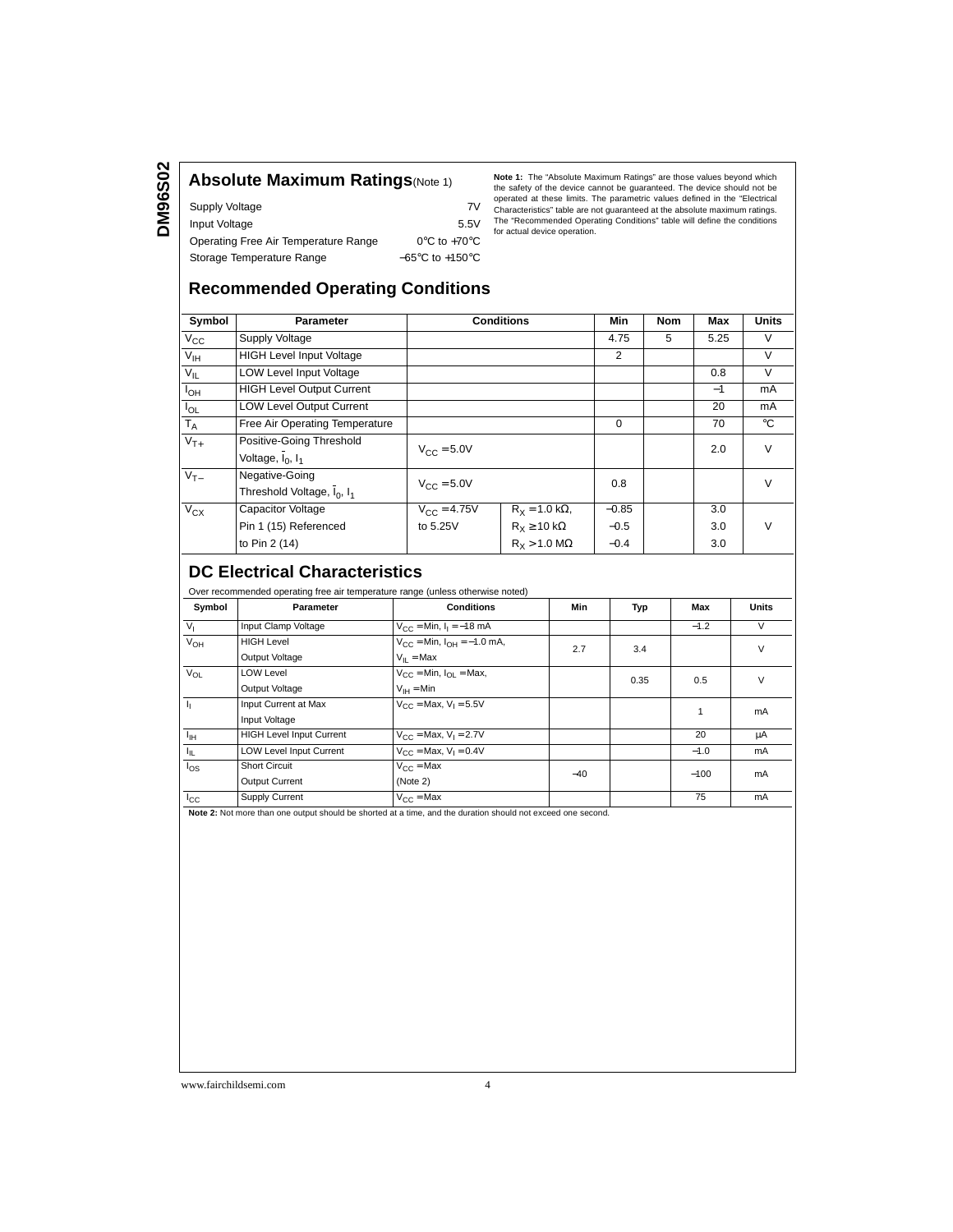| Symbol           |                                | <b>Conditions</b>                                   |     | $C_1 = 16$ pF | <b>Units</b> |
|------------------|--------------------------------|-----------------------------------------------------|-----|---------------|--------------|
|                  | Parameter                      |                                                     | Min | Max           |              |
| t <sub>PLH</sub> | Propagation Delay              |                                                     |     | 15            |              |
|                  | I0 to Q                        |                                                     |     |               | ns           |
| $t_{PHL}$        | Propagation Delay              |                                                     |     | 19            |              |
|                  | $IO$ to $Q$                    |                                                     |     |               | ns           |
| t <sub>PLH</sub> | Propagation Delay              |                                                     |     |               |              |
|                  | I1 to Q                        |                                                     |     | 19            | ns           |
| t <sub>PHL</sub> | Propagation Delay              |                                                     |     | 20            |              |
|                  | $11$ to $\overline{Q}$         | Figure 1                                            |     |               | ns           |
| t <sub>PHL</sub> | Propagation Delay              |                                                     |     | 20            |              |
|                  | $\overline{C}_D$ to Q          |                                                     |     |               | ns           |
| t <sub>PLH</sub> | Propagation Delay              |                                                     |     | 14            |              |
|                  | $C_{\text{D}}$ to Q            |                                                     |     |               | ns           |
| $t_W(L)$         | I0 Pulse Width LOW             |                                                     | 8.0 |               | ns           |
| $t_W(H)$         | <b>I1 Pulse Width HIGH</b>     |                                                     | 12  |               | ns           |
| $t_W(L)$         | C <sub>D</sub> Pulse Width LOW |                                                     | 7.0 |               | ns           |
| $t_W(H)$         | Minimum Q Pulse Width HIGH     | $R_X = 1.0 \text{ k}\Omega$ , $C_X = 10 \text{ pF}$ |     |               |              |
|                  |                                | Including Jig and Stray                             | 30  | 45            | ns           |
| $t_{W}$          | Q Pulse Width                  | $R_X = 10 k\Omega$ , $C_X = 1000 pF$                | 5.2 | 5.8           | μs           |
| $R_X$            | Timing Resistor Range (Note 3) | $T_A = -55^{\circ}C$ to + 125°C                     | 1.0 | 2000          | $k\Omega$    |
|                  |                                | $V_{C} = 4.5V$ to 5.5V                              |     |               |              |
| $t\Delta_t$      | Change in Q Pulse Width        | $R_X = 10 k\Omega$ , CX = 1000 pF                   | 1.0 |               | %            |
|                  | over Temperature               |                                                     |     |               |              |
| $t\Delta_t$      | Change in Q Pulse Width        | $T_A = 25^{\circ}C$ , $V_{CC} = 4.75V$ to           |     |               |              |
|                  | over V <sub>CC</sub> Range     | 5.25V, $R_X = 10$ k $\Omega$ ,                      |     |               |              |
|                  |                                | $C_X = 1000 pF$                                     |     | 1.0           | $\%$         |
|                  |                                | $T_A = 25^{\circ}C$ , $V_{CC} = 4.5$ to             |     |               |              |
|                  |                                | 5.5V, $R_X = 10 \text{ k}\Omega$ ,                  |     |               |              |
|                  |                                | $C_X = 1000 pF$                                     |     |               |              |

**Note 4:** All Typicals are at  $\mathsf{V}_{\mathsf{CC}} = 5\mathsf{V}$ ,  $\mathsf{T}_{\mathsf{A}} = 25^{\circ}\mathsf{C}$ 

 $\bar{\mathbf{Q}}$ 





5 www.fairchildsemi.com

 $\overline{1.5V}$ 

 $-1.5V$ 

 $t_{\rm PHL}$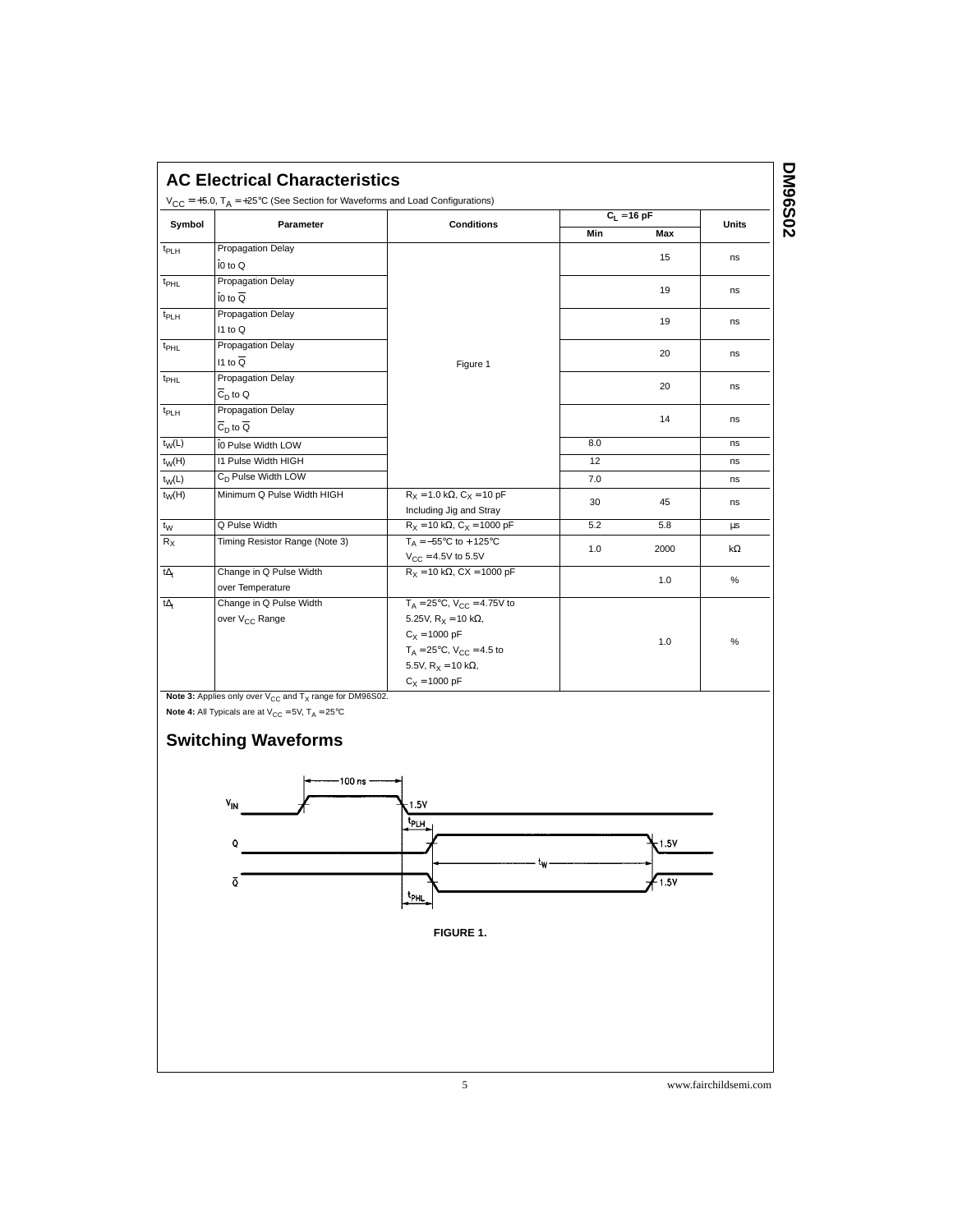